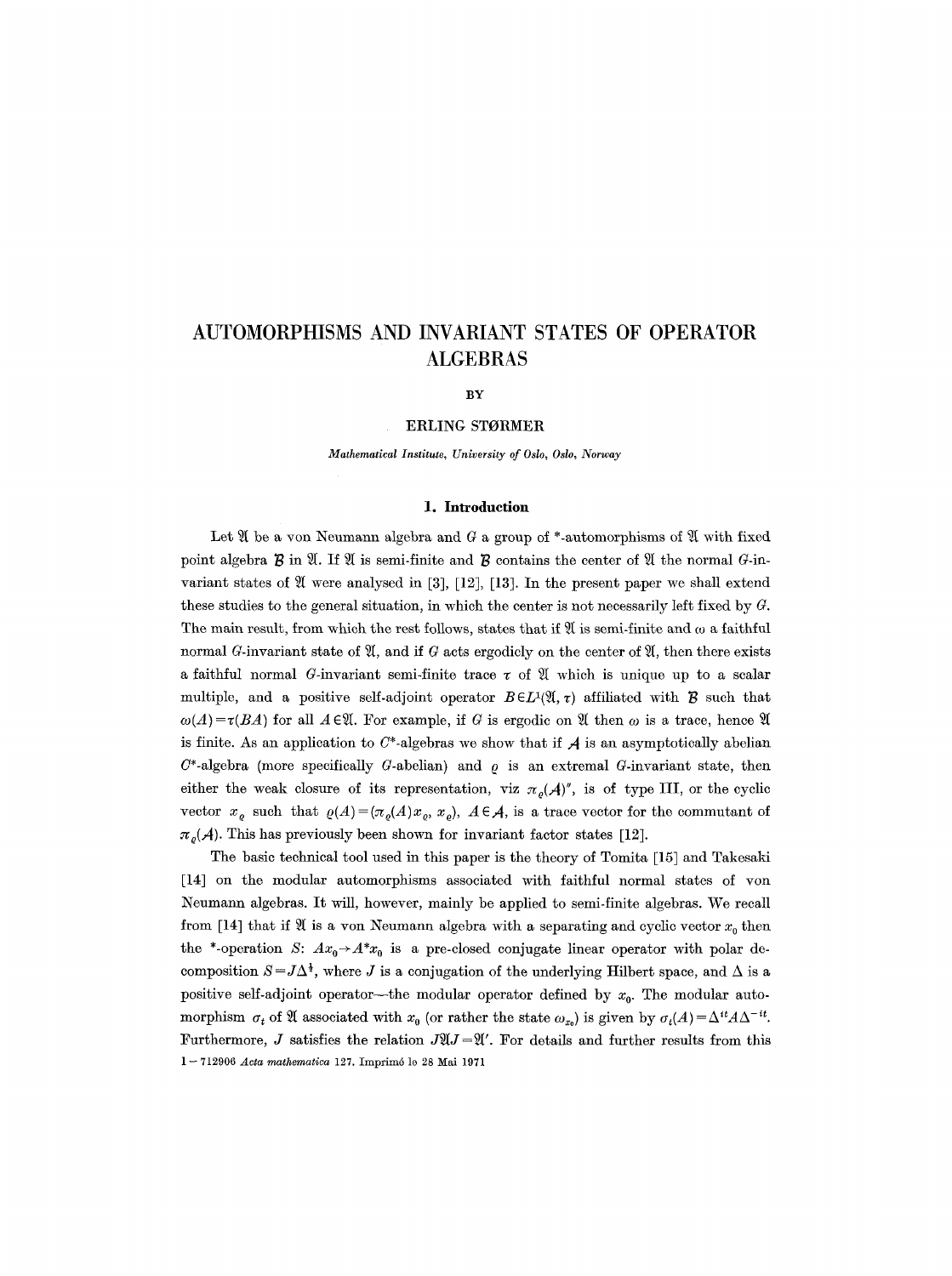# $2$  ERLING STØRMER

theory we refer the reader to the notes of Takesaki [14]. For other references on von Neumann algebras the reader is referred to the book of Dixmier [1].

In most of the discussion we shall study faithful normal  $G$ -invariant states of  $\mathfrak{A}$ . If a normal G-invariant state  $\omega$  is not faithful then its support E belongs to **B**, hence we can restrict attention to the von Neumann algebra  $E \mathfrak{X} E$  and the automorphisms  $E A E \rightarrow$  $Eq(A) E, q \in G$ , of this yon Neumann algebra, and then apply the results for faithful states.

# **2. Automorphisms of yon Neumann algebras**

In this section we prove the main results concerning invariant states of yon Neumann algebras.

LEMMA 1. Let  $\mathfrak A$  be a von Neumann algebra and let G be a group of unitary operators such *that UXU<sup>-1</sup>*=X *for U*  $\in$ *G. Suppose*  $x_0$  *is a separating and cyclic vector for* X *such that*  $Ux_0=x_0$  for  $U \in G$ , and let  $\Delta$  be its modular operator. Suppose  $\Delta^{it}=\Gamma(t)\Gamma'(t)$ , where  $\Gamma(t)$ *(resp.*  $\Gamma'(t)$ ) *is a strongly continuous one-parameter unitary group in*  $\mathfrak{A}$  *(resp.*  $\mathfrak{A}'$ *). If*  $U\Gamma(t) U^{-1} = \Gamma(t)$  and  $U\Gamma'(t) U^{-1} = \Gamma'(t)$  for all t and  $U \in G$ , then  $\mathfrak A$  has a faithful normal *G-invariant semi-/inite trace.* 

This lemma follows from the proof of [14, Theorem 14.1J, because the trace constructed in that proof will clearly be G-invariant.

**LEMMA** 2. <sup>(1</sup>) Let  $\mathfrak{A}$  be a von Neumann algebra acting on a Hilbert space  $\mathcal{H}$ . Suppose  $x_0$ *is a separating and cyclic vector for*  $\mathfrak{A}$ *, and let*  $\Delta$  *be its modular operator. Suppose U is a unitary operator on*  $\mathcal{H}$  *such that U* $\mathfrak{A}(U^{-1}=\mathfrak{A})$  *and*  $Ux_0=x_0$ *. Then*  $U\Delta = \Delta U$  *and*  $UJ=JU$ *.* 

*Proof.* As in the proof of [14, Theorem 12.1]  $\mathfrak A$  is made into a generalized Hilbert algebra via the representation  $A \rightarrow x_0(A) = Ax_0$  with multiplication  $x_0(A)x_0(B) = x_0(AB)$ and involution  $x_0(A)^* = x_0(A^*)$ ,  $A \in \mathfrak{A}$ . The unitary operator U defines an isometric \*-automorphism of the generalized Hilbert algebra  $\mathfrak{A}$  by  $Ux_0(A) = x_0(UAU^{-1})$ , which extends to an isometry of the domain  $\mathcal{D}^*$  of  $\Delta^*$  onto itself, cf. [14, Theorem 7.1]. Now for  $A \in \mathfrak{A}$  we have

$$
J\Delta^{\frac{1}{2}}x_0(A) = x_0(A)^* = A^*x_0 = U^{-1}(UAU^{-1})^*x_0 = U^{-1}J\Delta^{\frac{1}{2}}UAU^{-1}x_0
$$
  
=  $(U^{-1}JU)(U^{-1}\Delta^{\frac{1}{2}}U)x_0(A).$ 

Since the generalized Hilbert algebra  $\mathfrak A$  is dense in the Hilbert space  $\mathcal D^*$  [14, Lemma 3.4] we have that  $J\Delta^{\frac{1}{2}}x = (U^{-1}JU)(U^{-1}\Delta^{\frac{1}{2}}U)x$  for all  $x \in \mathcal{D}^*$ . Hence from the uniqueness of polar decomposition we have  $J = U^{-1}JU$  and  $\Delta^{\frac{1}{2}} = U^{-1}\Delta^{\frac{1}{2}}U$ , hence  $\Delta = U^{-1}\Delta U$ .

<sup>(1)</sup> A partial result in this direction has been obtained by Winnink [17, Lemma IV. 5].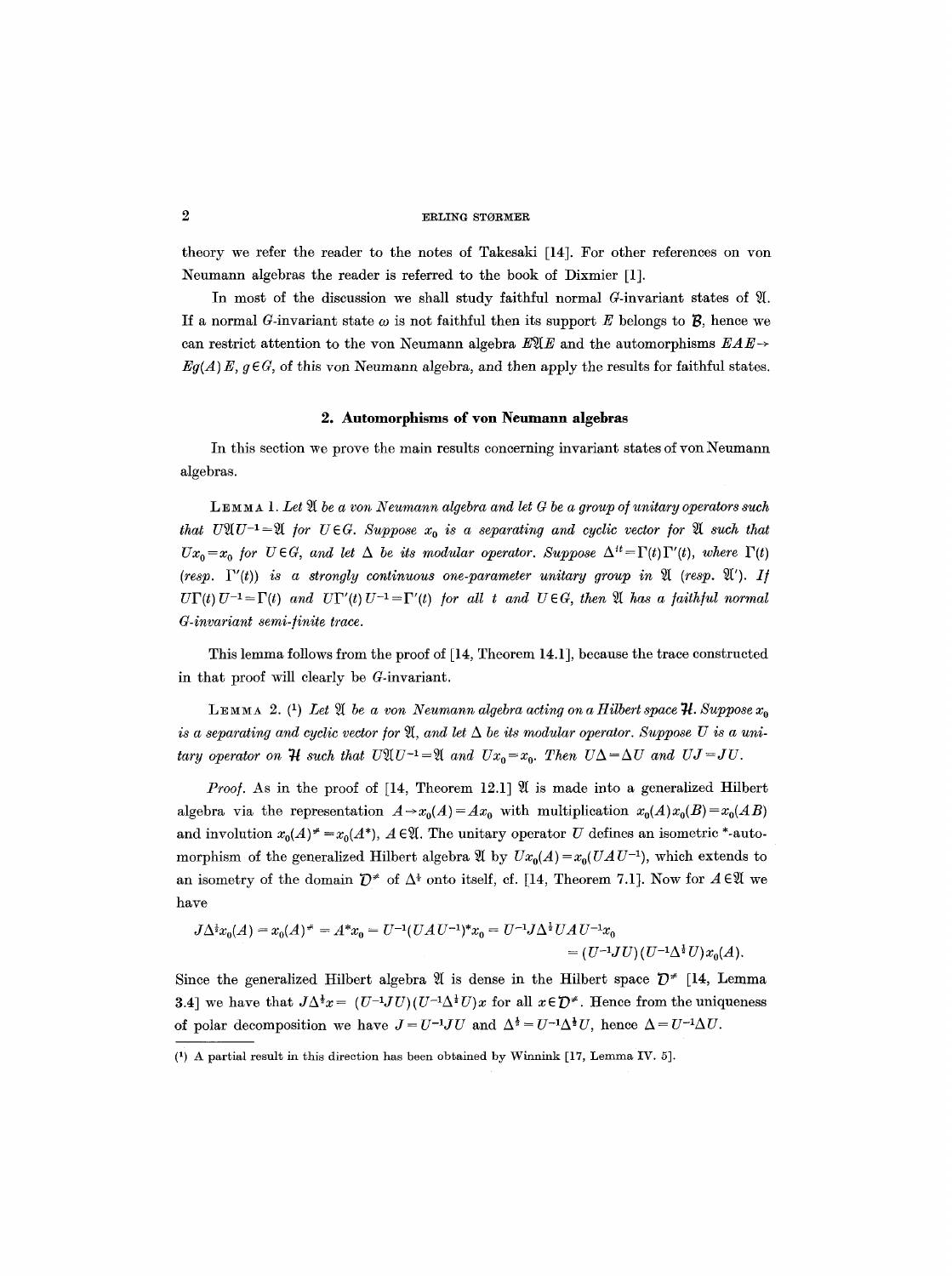We next show our main result. In the theorem we assume that the group  $G$  of automorphisms of  $\mathfrak A$  acts ergodicly on the center C of  $\mathfrak A$ , i.e.  $\mathcal B \cap \mathcal C = \mathbb C$ , where  $\mathcal B$  is the fixed points of  $G$  in  $\mathfrak{A}$ . This assumption is made mainly for convenience and is analogous to that of studying factors rather than general yon Neumann algebras.

THEOREM 1. Let  $\mathfrak A$  be a semi-finite von Neumann algebra and G a group of \*-automor*phisms of*  $\mathfrak A$  acting ergodicly on the center of  $\mathfrak A$ . Suppose  $\omega$  is a faithful normal G-invariant *state ol ~. Then there exists up to a scalar multiple a unique faithful normal G-invariant semi-finite trace*  $\tau$  *of*  $\mathfrak{A}$ *, and there is a positive self-adjoint operator*  $B \in L^1(\mathfrak{A}, \tau)$  *affiliated* with the fixed point algebra **B** of G in  $\mathfrak{A}$  such that  $\omega(A) = \tau(BA)$  for all  $A \in \mathfrak{A}$ .

*Proof. Uniqueness.* Suppose  $\varphi$  is another normal G-invariant semi-finite trace of  $\mathfrak{A}$ . Then it is an easy consequence of the Radon-Nikodym theorem for normal traces [1, Ch. III, §4] that its Radon-Nikodym derivative with respect to  $\tau$  will be affiliated with both **B** and the center of  $\mathfrak{A}$ , so it is a scalar by hypothesis. Thus  $\varphi = \mu \tau$ , with  $\mu \ge 0$ .

*Existence.* We first make a digression. Since G is ergodic on the center  $\mathcal C$  of  $\mathfrak V$  it follows that  $\mathfrak A$  is either of type I,  $\text{II}_1$ , or  $\text{II}_\infty$ . In the type I and II<sub>1</sub> cases it is easy to show the existence of the invariant trace  $\tau$ , and we may even weaken the assumptions and only assume that  $\omega$  is a normal G-invariant state of C. (I am indebted to G. Elliott and R. Kadison for valuable comments on these cases.) Indeed, since G is ergodic on  $\mathcal{C}, \omega$  is faithful on  $C$ . Suppose first  $\mathfrak A$  is of type I. Let E be an abelian projection in  $\mathfrak A$  with central carrier I. Let  $\psi$  be a faithful normal center valued trace of  $\mathfrak A$  such that  $\psi(E) = I$  [1, Ch. III, § 4]. If g is a \*-automorphism of  $\mathfrak A$  then  $g(E)$  is an abelian projection in  $\mathfrak A$  with central carrier I, hence  $g(E)$  is equivalent to E [1, Ch. III, § 3]. Thus  $I=v(E)=v(q(E))=$  $g^{-1}(\psi(g(E)))$ . Now  $g^{-1}\psi g$  is a faithful normal center valued trace on  $\mathfrak A$  which coincides with y on E. Therefore they are equal, hence  $\psi$  is G-invariant. Then  $\omega \circ \psi$  is a faithful normal G-invariant semi-finite trace of  $\mathfrak X$ . Note that if  $\mathfrak X$  is finite there exists a unique faithful normal center valued trace  $\psi$  of  $\mathfrak A$  such that  $\psi(I)=I$ . By uniqueness  $\psi$  is G-invariant, and the proof is completed as in the type I case. Thus all that remains is the  $\prod_{\infty}$  case. Since the type I and  $II_1$  cases come under the argument we shall give, we only assume is semi-finite.

Considering the Gelfand-Naimark-Segal construction for  $\omega$  we may assume  $\omega = \omega_{r_0}$ with  $x_0$  a separating and cyclic unit vector for  $\mathfrak A$  in the underlying Hilbert space  $\mathcal H$ , and that there is a unitary representation  $g \rightarrow U_g$  of G on  $\mathcal{H}$  such that  $U_g x_0 = x_0$  and  $U_g A U_g^{-1} =$  $g(A)$  for all  $g \in G$ ,  $A \in \mathfrak{A}$ .

Let  $E_0$  be the orthogonal projection on the subspace of  $\mathcal H$  consisting of all vectors  $y \in \mathcal H$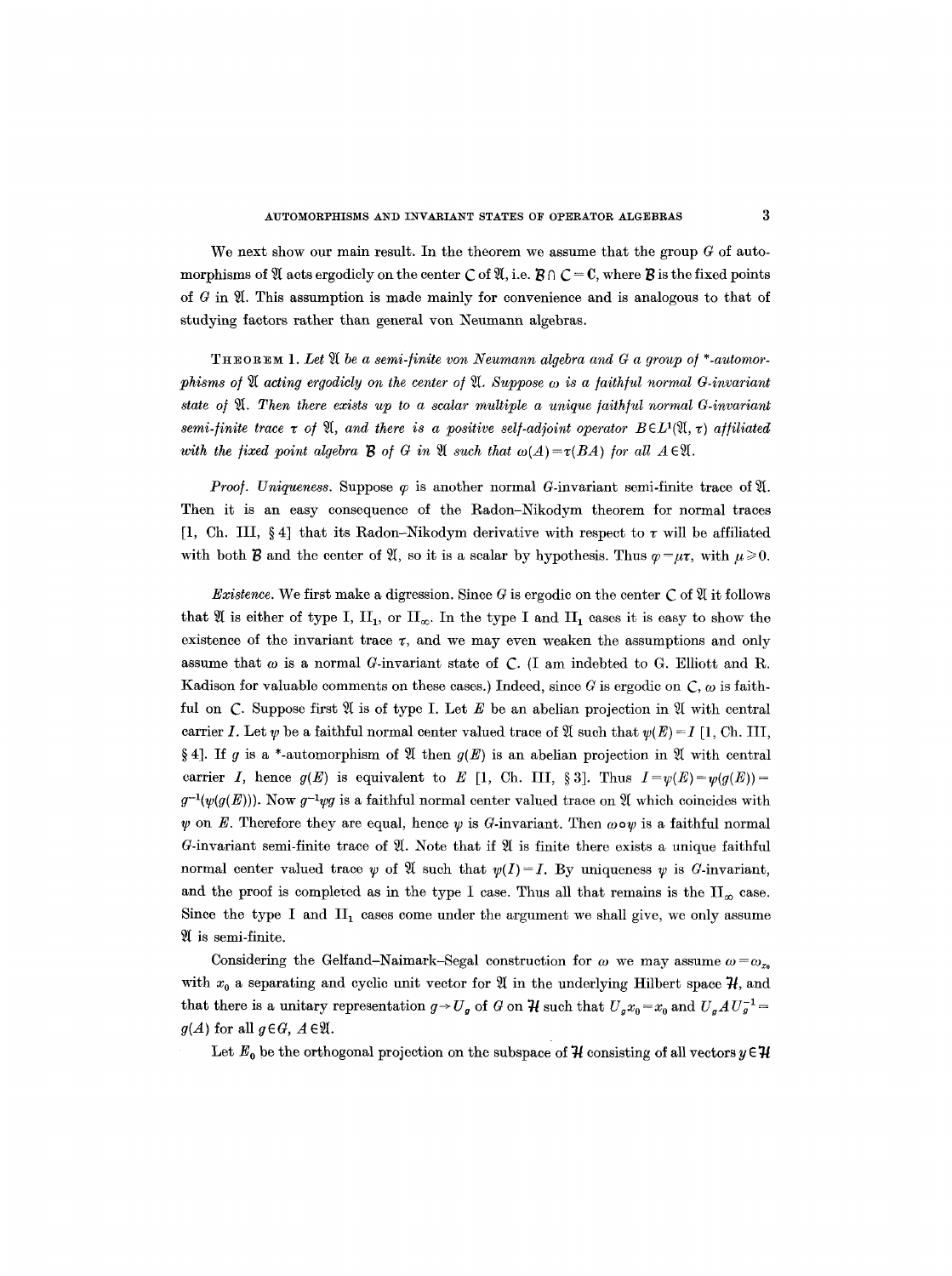#### 4 **ERLING STØRMER**

such that  $U_g y = y$  for all  $g \in G$ . Then  $E_0 x_0 = x_0$ , so  $E_0 \neq 0$ . From the ergodic theorem [11, § 144] there exists a net  $\{\sum_{i} \lambda_i^{\alpha} U_{g_i^{\alpha}}\}_{\alpha \in K}$  in conv  $(U_g: g \in G)$  which converges strongly to  $E_0$ . By [7, Theorem 2] there exists a unique faithful normal G-invariant projection map  $\Phi$ of  $\mathfrak A$  onto  $\mathfrak B$ , and by [2, Corollary 1] we have

$$
\Phi(A) = \text{strong } \lim_{\alpha} \sum_{i} \lambda_i^{\alpha} U_{\sigma_i^{\alpha}} A U_{\sigma_i^{\alpha}}^{-1}
$$
 (1)

for all  $A \in \mathfrak{A}$ .

Let Tr be a faithful normal semi-finite trace of  $\mathfrak{A}$  [1, p. 99], and let H be a positive self-adjoint operator in  $L^1(\mathfrak{A}, \mathrm{Tr})$  such that  $\omega_{x_0}(A) = \mathrm{Tr}(HA)$  for all  $A \in \mathfrak{A}$  [1, p. 107]. Let  $\Delta$  be the modular operator and J the unitary involution defined by  $x_0$ . By Lemma 2  $U_g\Delta^{it}=\Delta^{it}U_g$  and  $U_gJ=JU_g$  for all  $g\in G$ . By [14, Corollary 14.1 and end of § 14]  $\Delta^{it} = H^{it} J H^{it} J$  so that  $H^{it} = J H^{-it} J \Delta^{it}$  (recall that  $J \mathfrak{A} J = \mathfrak{A}'$ ). Thus for  $g \in G$  we have

$$
U_g H^{it} U_g^{-1} = J U_g H^{-it} U_g^{-1} J \Delta^{it}.
$$

Therefore we have from (1) that

$$
\Phi(H^{it}) = J\Phi(H^{-it})J\Delta^{it}.
$$

Let  $B_t = \Phi(H^{it})$ . Then  $B_t \in \mathcal{B}$ , and furthermore

$$
B_t = J B_t^* J J H^{it} J H^{it},
$$

so that  $B_t H^{-it} = J B_t^* H^{it} J \in \mathfrak{A} \cap \mathfrak{A}' = \mathcal{C}$ , where  $\mathcal{C}$  is the center of  $\mathfrak{A}$ . Therefore  $B_t = C_t H^{it}$ with  $C_t \in \mathbb{C}$ .

Let  $F_t$  be the range projection of  $B_t$ . Then  $F_t \in \mathcal{B}$ . But  $F_t$  is also the range projection of  $C_t$ , hence belongs to  $\mathcal{C}$ , so that  $F_t \in \mathcal{B} \cap \mathcal{C}$ , which equals the scalar operators by assumption. Thus either  $F_t = 0$  or  $F_t = I$ . Since  $\Phi$  is strongly continuous on bounded sets and  $H^{it} \rightarrow I$ strongly as  $t\rightarrow 0$ ,  $B_t = \Phi(H^{it}) \rightarrow I$  strongly as  $t\rightarrow 0$ . Therefore there is a neighborhood  $\mathcal{H}$ of 0 in **R** such that  $F_t = I$  for  $t \in \mathcal{H}$ . Let  $B_t = V_t | B_t |$  and  $C_t = U_t | C_t |$  be the polar decompositions of  $B_t$  and  $C_t$ . Then  $V_t$  and  $U_t$  are unitary operators in  $\mathcal B$  and  $\mathcal C$  respectively for  $t \in \mathcal{U}$ . Since  $B_t = V_t[B_t] = C_t H^{it} = U_t H^{it} |C_t|$  it follows from the uniqueness of polar decomposition of an operator that  $V_t = U_t H^{it}$  and  $|B_t| = |C_t|$  for all t. Therefore there is a number  $\lambda_t \geq 0$  such that  $B_t = \lambda_t V_t = \lambda_t U_t H^{it}$ , and  $\lambda_t > 0$  for  $t \in \mathcal{U}$ .

The map  $t \rightarrow V_t$  is strongly continuous for  $t \in \mathcal{U}$ . Indeed,  $t \rightarrow B_t$  is strongly continuous, and so is  $t \rightarrow B_{-t} = B_t^*$ . Since  $||B_t|| \leq 1$ ,  $t \rightarrow \lambda_t = |B_t| = (B_t^* B_t)^{\frac{1}{2}}$  is strongly continuous [6]. Therefore  $t \rightarrow V_t = \lambda_t^{-1} B_t$  is strongly continuous for  $t \in \mathcal{H}$ .

We next want to define  $V_t$  for those t for which  $B_t = 0$ . Let  $\lambda \in \mathcal{H}$ ,  $\lambda \neq 0$ , and let  $N =$  $[-\lambda, \lambda]$ . Consider  $V_t$  as only defined for  $t \in N$ . If  $s \notin N$  with  $s > 0$  let t be the largest number in N such that  $s=tn$  with n a positive integer. Let  $V_s=(V_t)^n$ . If  $s<0$  let  $V_s=V_{-s}^*$ . We show that  $s \rightarrow V_s$  is strongly continuous for  $s + n\lambda$  and continuous from below (resp. above)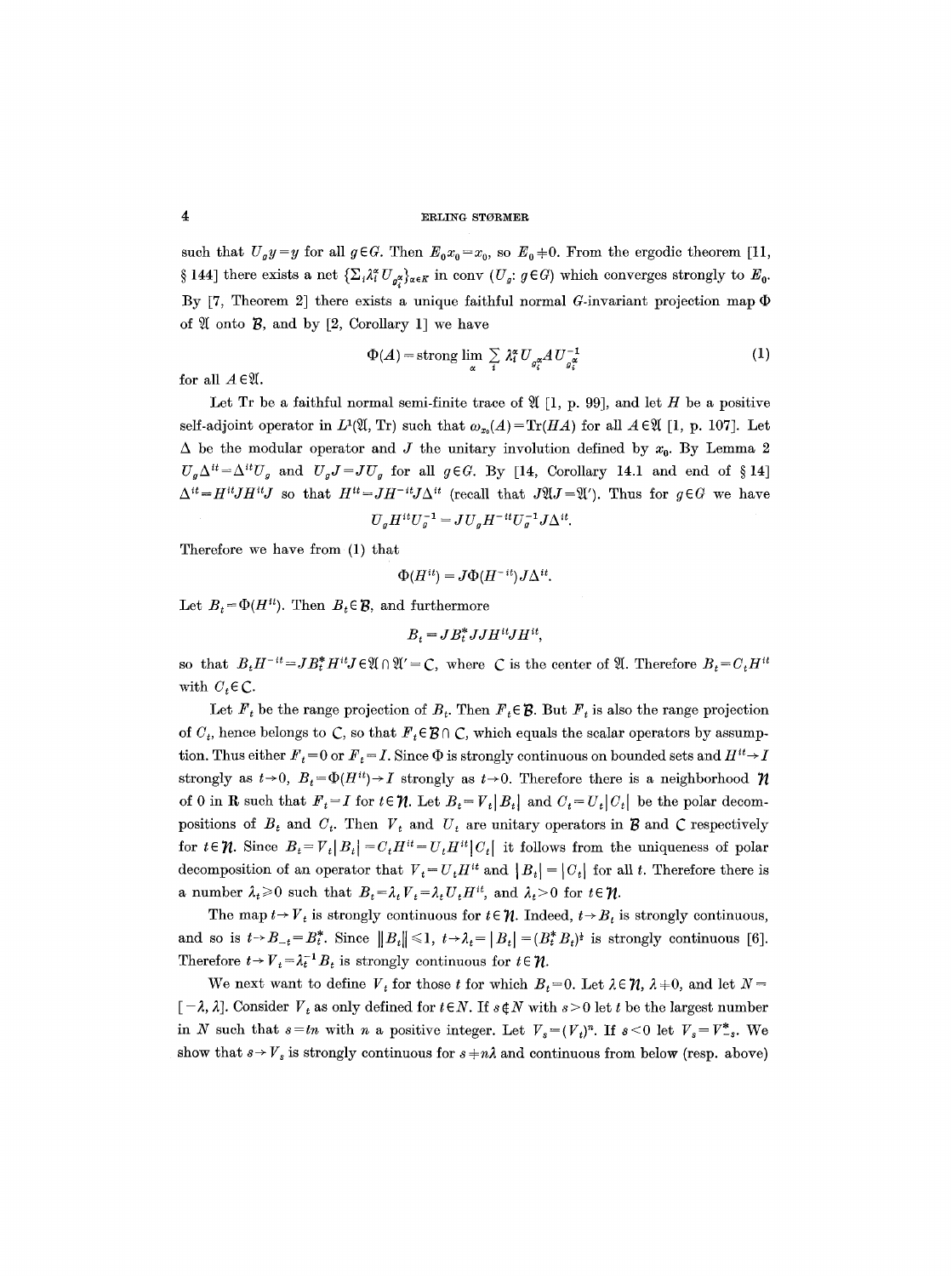if  $s=n\lambda$ ,  $n>0$  (resp.  $n<0$ ). Indeed, it suffices to show this for  $s>0$ . Let  $s=nt$  with t the largest number in  $N$  which divides  $s$  in an integer. Since the function  $t \rightarrow nt$  is open and continuous there exists a neighborhood  $\mathcal{U}_s$  of *s* such that if  $s' \in \mathcal{U}_s$  then  $s' = nt'$  with  $t'$ in a neighborhood of t. Assume first  $t \neq \lambda$ . Let  $s' \in \mathcal{U}_s$ , so  $s' = nt'$ ,  $t' \in N$ . If  $s' = (n+k)t_1$ with  $t_1 \in N$ , *k* a positive integer, then  $t_1 \le t$ . If  $s' = (n-1)t_2$ ,  $t_2 \in N$ , then if *s'* is sufficiently close to s it follows from the above argument that  $s=(n-1)t_3$  with  $t_3\in\mathbb{N}$ . But then  $t_3\geq t$ contradicting the maximality of t. Therefore s' is not of the form  $(n-1)t_2$  with  $t_2 \in N$ . *If*  $s'=(n-k)t_2$  with  $t_2 \in N$ ,  $n-k>1$ , then also  $s'=(n-1)t_1$  with  $t_1=(n-k)(n-1)^{-1}t_2 < t_2$ , so  $t_1 \in N$ , a case which is ruled out. Therefore there is a neighborhood  $\mathcal{V}_s$  of s such that if  $s' \in \mathcal{V}_s$  then  $s' = nt'$  with  $t'$  in a neighborhood of t, and  $t'$  is the largest number in N which divides s' in an integer. If  $s = n\lambda$  then the same holds for  $s' \in \mathcal{W}_s = \{s' \in \mathcal{V}_s: s' \leq s\}$ . Now let  $x_1, ..., x_r$  be r vectors in  $\mathcal{H}$  and  $\varepsilon > 0$ . Since  $t \rightarrow V_t$  is strongly continuous for  $t \in N$ , so is  $t \rightarrow V_t^n$ . Therefore, if  $\mathcal{X}_s$  is a sufficiently small neighborhood of s contained in  $\mathcal{Y}_s$  (or in  $\mathcal{W}_s$ *if*  $s=n\lambda$  then  $||(V_s-V_s)x_j||=||(V_t^n-V_{t}^n)x_j|| < \varepsilon$  for  $s' \in \mathcal{X}_s$ . Thus  $s \to V_s$  is strongly continuous for  $s = n\lambda$  and strongly continuous from below for  $s = n\lambda$ , as asserted.

Let  $s=nt$ ,  $t\in N$ . Then  $V_t=U_tH^{it}$  with  $U_t\in\mathcal{C}$ , and  $V_s=V_t^n=U_t^nH^{is}$ . Hence if  $A\in\mathfrak{A}$ we have  $V_{s}AV_{s}^{-1} = H^{is}AH^{-is}$ . Note that

$$
V_s V_{s'} A V_{s'}^{-1} V_s^{-1} = H^{i(s+s')} A H^{-i(s+s')} = V_{s+s'} A V_{s+s'}^{-1}.
$$

Now  $V_s V_s V_{s+s'}^{-1} = \gamma(s, s') I$  with  $\gamma(s, s')$  in the circle group  $T_1$ , because  $V_s V_{s'} V_{s+s'}^{-1}$ .  $\mathcal{B} \cap \mathcal{C} = \mathbb{C}$ . One can easily show that  $\gamma: \mathbb{R} \times \mathbb{R} \to T_1$  is a Borel map. Furthermore, since  $V_t = H^{is}U_t^n$  all the  $V_s$  commute with each other. Therefore it is trivial to show that

$$
\gamma(s_2,s_3)\gamma(s_1+s_2,s_3)^{-1}\gamma(s_1,s_2+s_3)\gamma(s_1,s_2)^{-1}=1
$$

for all  $s_1, s_2, s_3 \in \mathbb{R}$ . Thus  $\gamma$  is a 2-cocycle as a cochain on R with coefficients in  $T_1$ (with trivial action on  $T_1$ ) in the usual cohomology theory of groups cf. [10]. Since  $H^{2}(\mathbf{R}, T_{1}) = 0$  [10, Theorem 11.5]  $\gamma$  is a 2-coboundary, so there is a function  $\xi(s)$  on **R** with values in  $T_1$  such that  $\gamma(s, s') = \xi(s)^{-1}\xi(s')^{-1}\xi(s+s')$ , and as pointed out by Kadison [5, p. 197] it follows from [9, Théorème 2] that  $\xi(s)$  can be chosen as a Borel function. Since  $\gamma(s, -s)=1$  and we may normalize  $\xi$  so that  $\xi(0)=1$ , we have that  $\xi(s)^{-1}=\xi(-s)$ .

We next show that  $\xi(s)$  is continuous at 0, and for this we modify the proof of [4, Theorem 22.18]. Let  $W_0$  be a symmetric neighborhood of 1 in  $T_1$ , and let W be a symmetric neighborhood of 1 in  $T_1$  such that  $W^3 \subset W_0$ . Since  $T_1$  is compact there is a finite subset  $y_1, ..., y_r \in T_1$  such that  $T_1 = \bigcup_{n=1}^r Wy_n$ . Now  $\gamma$  is continuous in a neighborhood of 0 in  $\mathbb{R} \times \mathbb{R}$ . Let A be an open symmetric neighborhood of 0 in  $\mathbb{R}$  such that if  $a, b \in A$  then  $\gamma(a, -b) \in W$ . We have that  $A = \bigcup_{n=1}^{\infty} (\xi^{-1}(Wy_n) \cap A)$ . Since  $\xi(s)$  is Borel by the preceding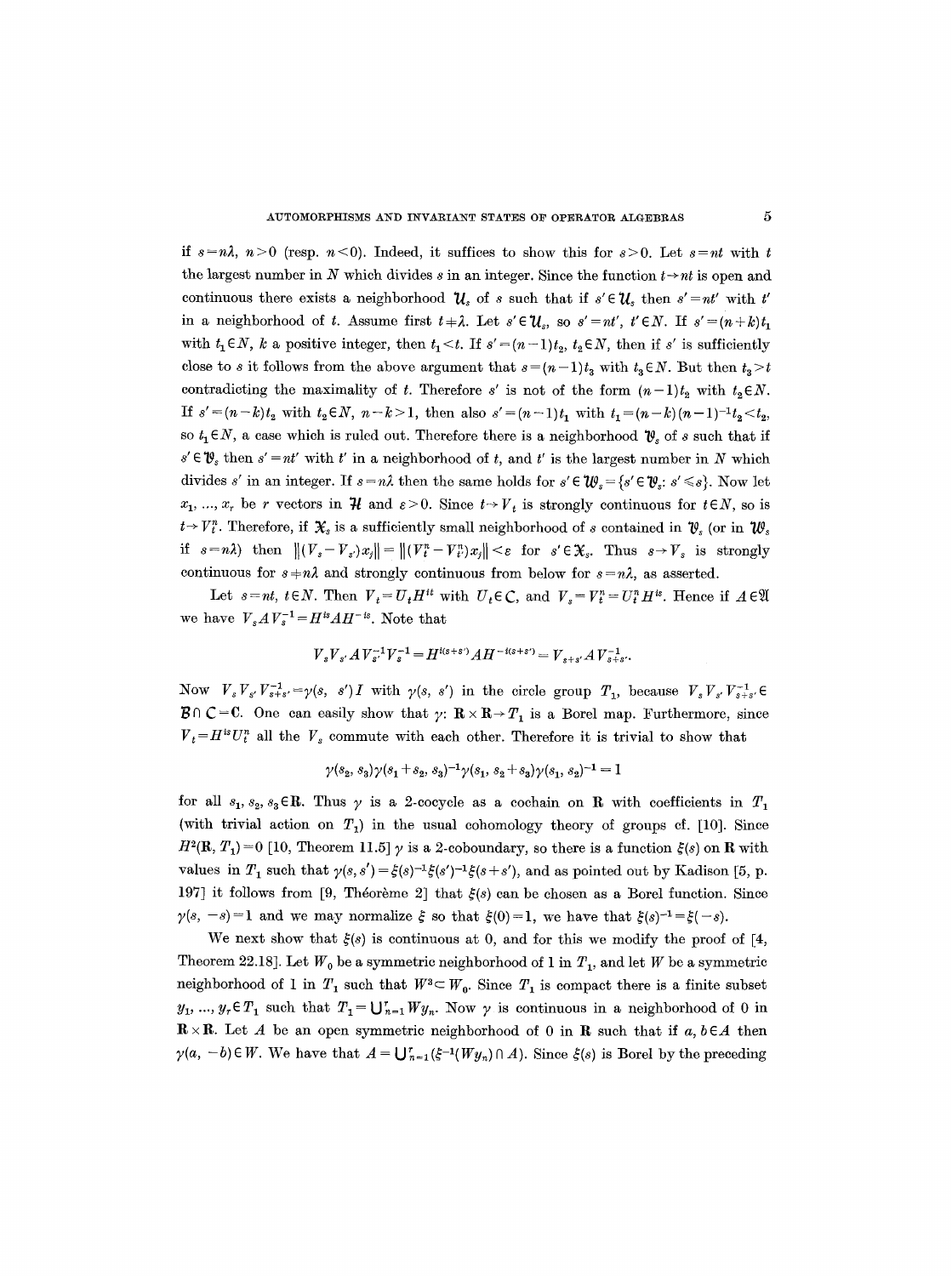# 6 **6 ERLING STØRMER**

paragraph, we have at least one value of *n* for which  $\xi^{-1}(W_{y_n})\cap A$  is Borel measurable and has positive Lebesgue measure. By  $[4,$  Corollary 20.17] there is a neighborhood V of 0 in R such that

$$
V \subset (\xi^{-1}(Wy_n) \cap A) - (\xi^{-1}(Wy_n) \cap A).
$$

Let  $s \in V$ . Let  $a, b \in \xi^{-1}(Wy_n) \cap A$  be such that  $s = a-b$ . Then  $\xi(a) = w_1y_n$ ,  $\xi(b) = w_2y_n$  with  $w_1, w_2 \in W$ . Thus we have

$$
\xi(s) = \xi(a-b) = \gamma(a, -b) \xi(a)\xi(b)^{-1} = \gamma(a, -b) w_1 w_2^{-1} \in W^3 \subset W_0.
$$

Thus  $\xi$  is continuous at 0 as asserted.

Let  $\Gamma(s) = \xi(s) V_s$ . Then

$$
\Gamma(s+s') = \xi(s+s') V_{s+s'} = \xi(s+s') \gamma(s,s')^{-1} V_s V_{s'} \n= \xi(s+s') \xi(s) \xi(s') \xi(s+s')^{-1} V_s V_{s'} = \Gamma(s) \Gamma(s'),
$$

so that  $s \rightarrow \Gamma(s)$  is a one-parameter unitary representation in **B**, which is strongly continuous at 0, hence strongly continuous everywhere. Furthermore, if  $A \in \mathfrak{A}$  then

 $\Gamma(s) A \Gamma(-s) = V_s A V_s^{-1} = H^{is} A H^{-is} = \Delta^{is} A \Delta^{-is}$ .

Let  $\Gamma'(s) = \Gamma(-s) \Delta^{is}$ . Then  $s \to \Gamma'(s)$  is a strongly continuous one parameter unitary group in  $\mathfrak{A}'$ , and  $\Delta^{i s} = \Gamma(s)\Gamma'(s)$  for all  $s \in R$ . Therefore the assumptions in Lemma 1 are satisfied, so  $\mathfrak A$  has a faithful normal G-invariant semi-finite trace  $\tau$ . Let B be the positive self-adjoint operator in  $L^1(\mathfrak{A}, \tau)$  such that  $\omega(A) = \tau(BA)$  for  $A \in \mathfrak{A}$ . Then if  $g \in G$  we have

$$
\tau(U_g B U_g^{-1} A) = \tau(B U_g^{-1} A U_g) = \omega(U_g^{-1} A U_g) = \omega(A) = \tau(BA).
$$

By the uniqueness of *B*,  $B = U_g B U_g^{-1}$  for all  $g \in G$ , hence *B* is affiliated with *B*. This completes the proof of the theorem.

We note that the converse of the theorem is a triviality.

COROLLARY 1.<sup>(1</sup>) Let assumptions and notation be as in Theorem 1. Then  $\ddot{B}$  is semi*finite.* 

*Proof.* By Theorem 1  $\omega(A) = \tau(BA)$  for  $A \in \mathcal{X}$ , with B affiliated with B. Thus the modular automorphism  $\sigma_t$  of  $\omega$  is  $\sigma_t(A) = B^{it}AB^{-it}$ . Since B is affiliated with **B**,  $\sigma_t$  is also the modular automorphism of  $\omega$  restricted to  $\mathcal{B}$ . Since  $\sigma_t | \mathcal{B}$  is inner,  $\mathcal{B}$  is semi-finite by [14, Theorem 14.1].

The next two corollaries are direct generalizations of theorems of Hugenholtz [3] and the author  $[12]$ , see also  $[1, p. 101,$  Théorème 7].

COROLLARY 2. Let  $\mathfrak A$  be a semi-finite von Neumann algebra and G an ergodic group of  $*$ -automorphisms of  $\mathfrak A$ . Suppose  $\omega$  is a faithful normal G-invariant state of  $\mathfrak A$ . Then  $\mathfrak A$  is finite *and co is a trace.* 

<sup>(1)</sup> This corollary also follows from [16].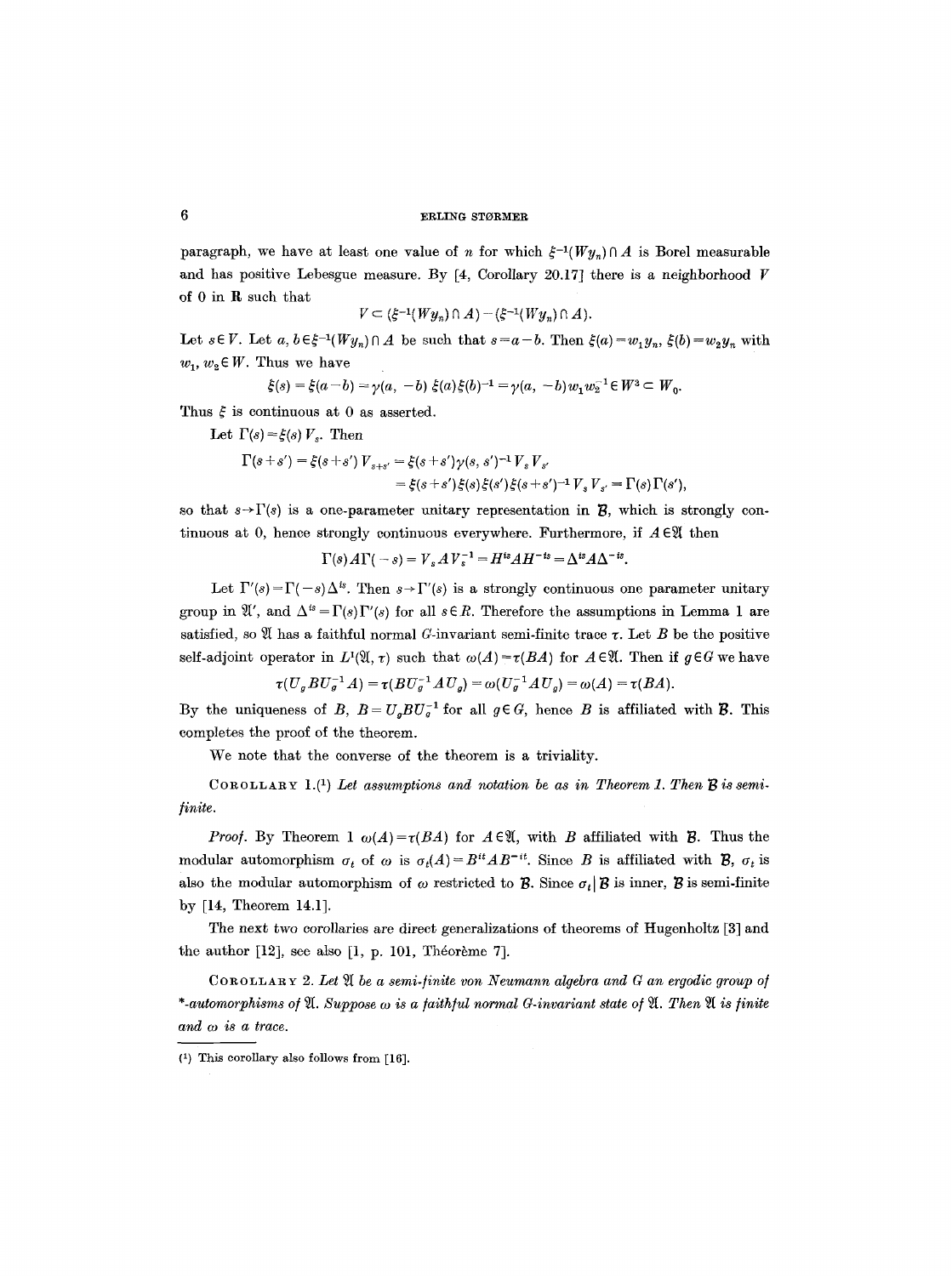*Proof.* Let  $\tau$  and B be as in Theorem 1. Since  $\mathcal{B} = \mathcal{C}I$ , B is a scalar  $\lambda I$ ,  $\lambda > 0$ . Thus  $\omega(A) = \lambda \tau(A)$  is a finite trace of  $\mathfrak{A}$ . In particular  $\mathfrak{A}$  is finite.

A more direct proof of this corollary can be obtained if we notice that if  $B_t = C_t H^{it}$ as in the proof of Theorem 1, then  $B_t$  is a scalar, hence  $H^{it}AH^{-it}=A$  for t in a neighborhood of 0 for all  $A \in \mathfrak{A}$ . Thus H is affiliated with the center of  $\mathfrak{A}$ , so  $\omega(A) = \text{Tr}(HA)$  is a trace on  $\mathfrak{A}$ .

COROLLARY 3. Let  $\mathfrak A$  be a von Neumann algebra acting on a Hilbert space  $\mathfrak A$ . Let G *be a group of unitary operators on*  $\mathcal{H}$  such that  $U\mathfrak{A} U^{-1} = \mathfrak{A}$  for  $U \in G$ . Suppose there exists a *unit vector*  $x_0 \in \mathcal{H}$  *such that* 

- (i)  $x_0$  *is cyclic for*  $\mathfrak{A}$ ,
- (ii)  $Cx_0$  *is the set of vectors in*  $H$  *invariant under G.*
- Then  $\mathfrak A$  is of type III if and only if  $x_0$  is not a trace vector for  $\mathfrak A'$ .

*Proof.* Let  $F = [\mathfrak{A}'x_0]$ . Then F is the support of the G-invariant state  $\omega_{x_0}$ , so  $F \in \mathcal{B}$ -the fixed point algebra of G in  $\mathfrak{A}$ , Since  $x_0$  is cyclic for  $\mathfrak{A}$ , it is separating for  $\mathfrak{A}'$ , hence  $\mathfrak{A}' \cong \mathfrak{A}'F$ . Thus  $\omega_{x_0}|\mathfrak{A}'$  is a trace if and only if  $\omega_{x_0}|\mathfrak{A}'F|$  is a trace. If  $\mathfrak{A}'$  is of type III then so is  $\mathfrak{A}'$ , hence  $\omega_{x_0}|\mathfrak{A}'$  is not a trace. Conversely, assume  $\omega_{x_0}|\mathfrak{A}'$  is not a trace, hence  $\omega_{x_0}|\mathfrak{A}'F$  is not a trace. We show that under this assumption  $\mathbb{P}\mathfrak{A} F$  is of type III, hence  $\mathfrak{A}' F$  is of type III, so that  $\mathfrak{A}'$  is of type III, and therefore  $\mathfrak{A}$  is of type III. We may therefore assume  $F = I$ , i.e. we assume  $x_0$  is separating and cyclic for  $\mathfrak{A}$ . Let  $E_0$  be the one dimensional projection on  $Cx_0$ . By (ii) and the ergodic theorem [11, § 144]  $E_0 \in \text{conv } (U: U \in G)^-$ , so  $E_0 \in \mathcal{B}'$ . Thus  $\omega_{x_0}$  is a faithful homomorphism of **B** onto C, so  $B = CI$ . Since the central projections in  $\mathfrak{A}$ on the different type portions of  $$\mathfrak A$  are invariant under the automorphisms, they are in$  $B = CI$ . Therefore  $\mathfrak A$  is either semi-finite or of type III. If  $\mathfrak A$  is semi-finite then by Corollary 2  $\mathfrak A$  is finite and  $\omega_{x_0}$  is a trace. Since  $x_0$  is separating and cyclic for  $\mathfrak A, \omega_{x_0}|\mathfrak A'$  is also a trace, contradicting our hypothesis. Therefore  $\mathfrak A$  is of type III.

*Remark.* If the yon Neumann algebra 9/is not semi-finite we can obtain an analogue of Theorem 1 as follows. Suppose  $\omega$  and  $\rho$  are normal G-invariant states of  $\mathfrak A$  with  $\omega$  faithful. Then there exists a positive self-adjoint operator H affiliated with  $\mathcal B$  such that  $\rho(A)$  =  $\omega(HAH)$  for all  $A \in \mathfrak{A}$ . Indeed by [7], see also [2], there exists a unique faithful normal G-invariant projection  $\Phi$  of  $\mathfrak A$  onto  $\mathfrak B$  such that  $\varrho=(\varrho\,|\, \mathcal B)\circ\Phi$ . By the Radon-Nikodym Theorem for yon Neumann algebras [14, Theorem 15.1] there exists a positive self-adjoint operator H affiliated with **B** such that  $\rho(B) = \omega(HBH)$  for  $B \in \mathcal{B}$ , hence  $\rho(A) = \rho(\Phi(A))$  $\omega(H\Phi(A)H)$  for  $A\in\mathfrak{A}$ . But the state  $A\rightarrow\omega(HAH)$  is normal and G-invariant. Hence  $\rho(A) = \omega(H\Phi(A)H) = \omega(HAH)$ ,  $A \in \mathfrak{A}$ , as asserted.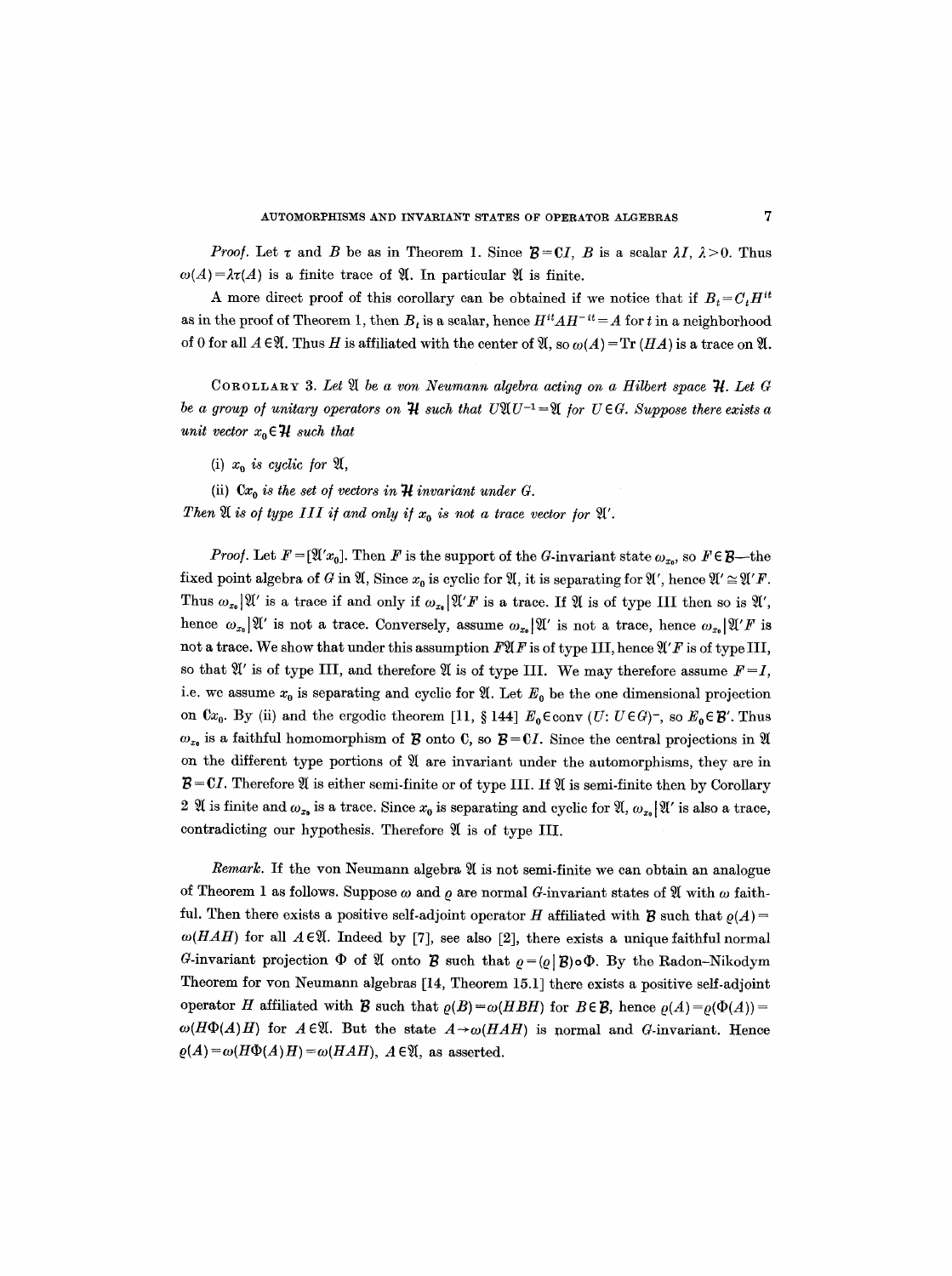## 8 ERLING STØRMER

# **3. Asymptotically abelian C\*-algebras**

It was shown in [12] that the specialization of Corollary 3 to factors was applicable to describe the types of invariant factor states of asymptotically abelian  $C^*$ -algebras. We can now give a criterion valid for all extremal invariant states, and this can be done for the most general of the different notions of asymptotic abelianness, namely that of G-abelian introduced by Lanford and Ruelle [8]; see [2] for the other notions.

Let  $A$  be a  $C^*$ -algebra and  $G$  a group of  $*$ -automorphisms of  $A$ . We say  $A$  is  $G$ -abelian if for each G-invariant state  $\rho$  of  $A$  and all self-adjoint operators A,  $B \in \mathfrak{A}$  we have

 $0 = \inf \{ |\rho([A', B])| : A' \in \text{conv}(g(A); g \in G) \}.$ 

Let  $\rho(A) = (\pi_o(A)x_o, x_o)$  be its Gelfand-Naimark-Segal decomposition, and  $g \rightarrow U_g$  a unitary representation of G on the Hilbert space  $\mathcal{H}_{\rho}$  such that  $U_g x_{\rho} = x_{\rho}$ , and  $\pi_{\rho}(g(A)) =$  $U_g\pi_g(A) U_g^{-1}$ ,  $A \in \mathcal{A}$ . Then  $\varrho$  is extremal invariant if and only if  $x_{\varrho}$  is up to a scalar multiple the unique vector  $y \in \mathcal{H}_\rho$  such that  $U_g y = y$  for all  $g \in G$ . We thus have the following immediate consequence of Corollary 3.

COROLLARY 4. Let  $A$  be a  $C^*$ -algebra and G a group of  $*$ -automorphisms of  $A$ . Suppose *A* is G-abelian and that  $\varrho$  is an extremal G-invariant state of A. Then  $\pi_{\varrho}(A)^{''}$  is a von *Neumann algebra of type III if and only if*  $\omega_{x_Q}$  *is not a trace when restricted to*  $\pi_o(\mathcal{A})'$ .

## **References**

- [1]. DIXMIER, J., Les algèbres d'opérateurs dans l'espace Hilbertien. Gauthier-Villars, Paris, 1969.
- [2]. DOPLICHER, S., KASTLER, D., & STØRMER, E., Invariant states and asymptotic abelianness. *J. Functional Analysis,* 3 (1969), 419-434.
- [3]. HUGENHOLTZ, N., On the factor type of equilibrium states in quantum statistical mechanics. *Comm. Math. Phys.,* 6 (1967), 189-193.
- [4]. I-IEwI~T, E. & ROSS, K. A., *Abstract harmonic analysis I.* Springer-Verlag, Berlin, 1963.
- [5]. KADISON, R. *V.,* Transformations of states in operator theory and dynamics. *Topology,*  3 (1965), 177-198.
- [6]. KAPLANSKY, I., A theorem on rings of operators. *Pacific J. Math.*, 1 (1951), 227-232.
- [7]. Kovács, I. & Szücs, J., Ergodic type theorems in von Neumann algebras. Acta Sci. *Math.,* 27 (1966), 233-246.
- [8]. LANFORD, O. & RUELLE, D., Integral representations of invariant states on  $B^*$ -algebras. *J. Math. Phys.,* 8 (1967), 1460-1463.
- [9]. MACKEY, G., Les ensembles bordlicns ctles extensions des groupes. *J. Math. Pures AppL,*  36 (1957), 171-178.
- [10]. MAcLA~E, S., *Homology.* Springer-Verlag, Berlin, 1963.
- [11]. RIESZ, F. & Sz.-NAGv, B., *Lemons d'analyse ]onctioneUe.* Akaddmiai Kiado, Budapest, 1955.
- [12]. STORMER, E., Types of yon Neumann algebras associated with extremal invariant states. *Comm. Math. Phys.,* 6 (1967), 194-204.